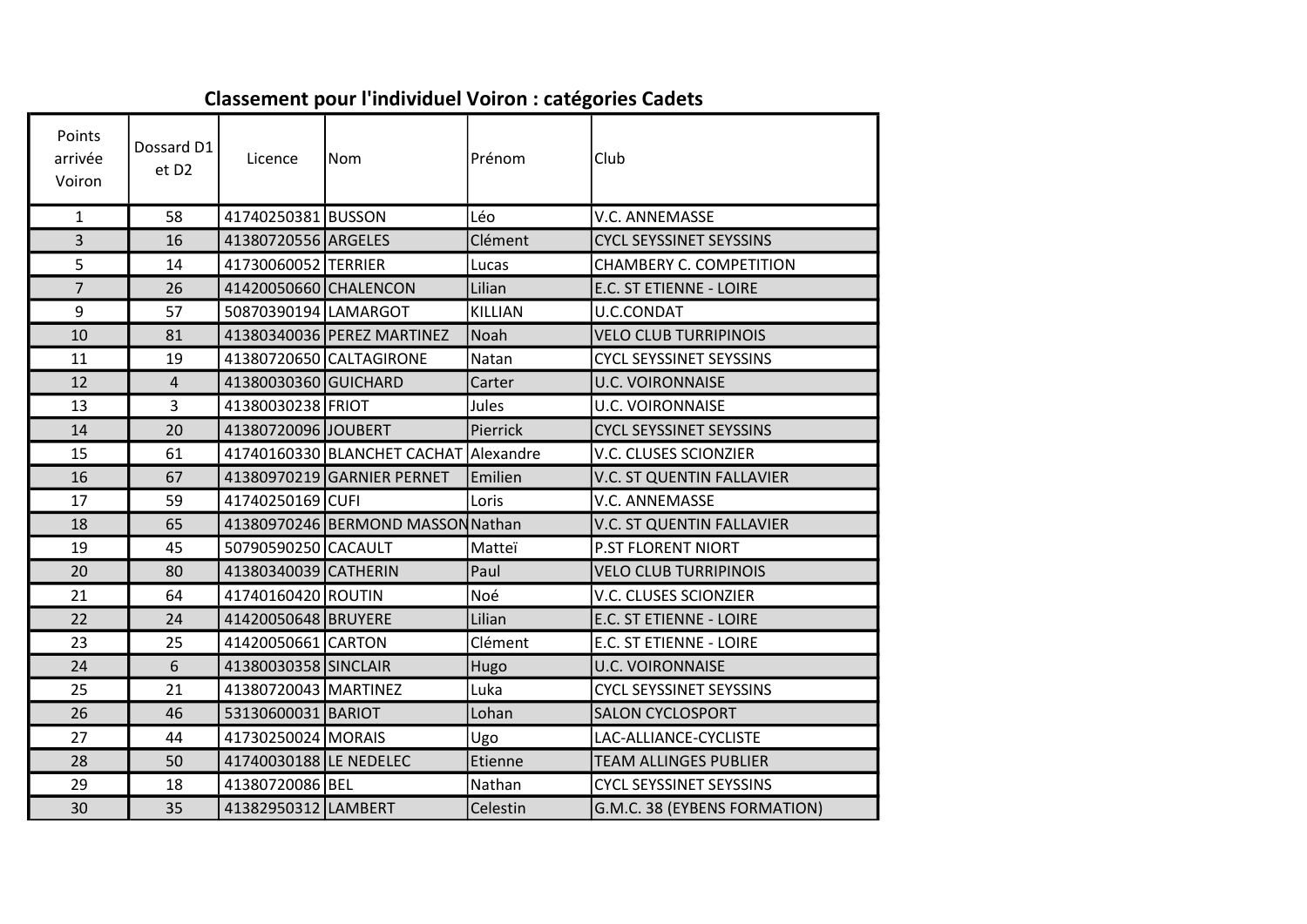| 31 | 79             | 41010090531 RAOUX       |                                     | Mathys   | <b>VELO CLUB D'AMBERIEU</b>    |
|----|----------------|-------------------------|-------------------------------------|----------|--------------------------------|
| 32 | 51             | 41740030461 RIGGI       |                                     | Roméo    | <b>TEAM ALLINGES PUBLIER</b>   |
| 33 | 84             | 41010090459 DEBIAS SAID |                                     | Adrien   | <b>VELO CLUB D'AMBERIEU</b>    |
| 34 | 78             | 41010090055 MURTIN      |                                     | Ugo      | <b>VELO CLUB D'AMBERIEU</b>    |
| 35 | 43             | 41731430509 ROSSIAUD    |                                     | Yanis    | LA MOTTE SERVOLEX CYCLISM      |
| 36 | 39             | 41731430319 LAPLANCHE   |                                     | Emilian  | LA MOTTE SERVOLEX CYCLISM      |
| 37 | 76             | 41010090349 BERTHET     |                                     | Samuel   | <b>VELO CLUB D'AMBERIEU</b>    |
| 38 | 36             | 41731430463 AMAND       |                                     | Léo      | LA MOTTE SERVOLEX CYCLISM      |
| 39 | 17             |                         | 41380720636 AUMELAS BLANC LAJocelyn |          | <b>CYCL SEYSSINET SEYSSINS</b> |
| 40 | 60             | 41740160448 ALLEGRANTI  |                                     | Clément  | V.C. CLUSES SCIONZIER          |
| 41 | 77             | 41010090235 DUGROS      |                                     | Eliott   | <b>VELO CLUB D'AMBERIEU</b>    |
| 42 | 28             | 41420050689 CROZIER     |                                     | Allan    | E.C. ST ETIENNE - LOIRE        |
| 43 | 34             | 41382950150 JOSEPH      |                                     | Thomas   | G.M.C. 38 (EYBENS FORMATION)   |
| 44 | 29             | 41420050204 FORISSIER   |                                     | Quentin  | E.C. ST ETIENNE - LOIRE        |
| 45 | $\overline{2}$ | 41380030293 DUPRE       |                                     | Nathan   | <b>U.C. VOIRONNAISE</b>        |
| 46 | 40             | 41731430132 LAVENU      |                                     | Nina     | LA MOTTE SERVOLEX CYCLISM      |
| 47 | 22             | 41380720572 PAILLARD    |                                     | Valère   | <b>CYCL SEYSSINET SEYSSINS</b> |
| 48 | 15             | 41380220463 BLANC       |                                     | Gustave  | CHARVIEU CHAVAGNEUX I.C.       |
| 49 | 31             | 41420050652 POINOT      |                                     | Noah     | E.C. ST ETIENNE - LOIRE        |
| 50 | 23             | 41380720085 ROUSSEAU    |                                     | Nathan   | <b>CYCL SEYSSINET SEYSSINS</b> |
| 51 | 62             | 41740160203 HUBERT      |                                     | Timéo    | <b>V.C. CLUSES SCIONZIER</b>   |
| 52 | 10             | 41730060524 CHAUVANCY   |                                     | Lucas    | <b>CHAMBERY C. COMPETITION</b> |
| 53 | 11             |                         | 41730060558 DE SAINTJEAN            | Robin    | CHAMBERY C. COMPETITION        |
| 54 | 42             | 41731430493 RICARD      |                                     | Malo     | LA MOTTE SERVOLEX CYCLISM      |
| 55 | 9              | 41730230049 TUTTINO     |                                     | Pierre   | <b>BAUGES MONTAGNE SPORTS</b>  |
| 56 | 47             | 53130600097 RAVEL       |                                     | Clement  | <b>SALON CYCLOSPORT</b>        |
| 57 | 56             | 41380590252 OWEN        |                                     | Liam     | <b>U.C. PONTCHARRA</b>         |
| 58 | $\overline{7}$ | 41380030349 VIALLET     |                                     | Timothée | <b>U.C. VOIRONNAISE</b>        |
| 59 | 70             | 42710470010 GOURGIN     |                                     | Esteban  | <b>VC CHAROLLAIS</b>           |
| 60 | 63             | 41740160418 LEBEL       |                                     | Mickaël  | V.C. CLUSES SCIONZIER          |
| 61 | 37             | 41731430443 BOURASSEAU  |                                     | Léa      | LA MOTTE SERVOLEX CYCLISM      |